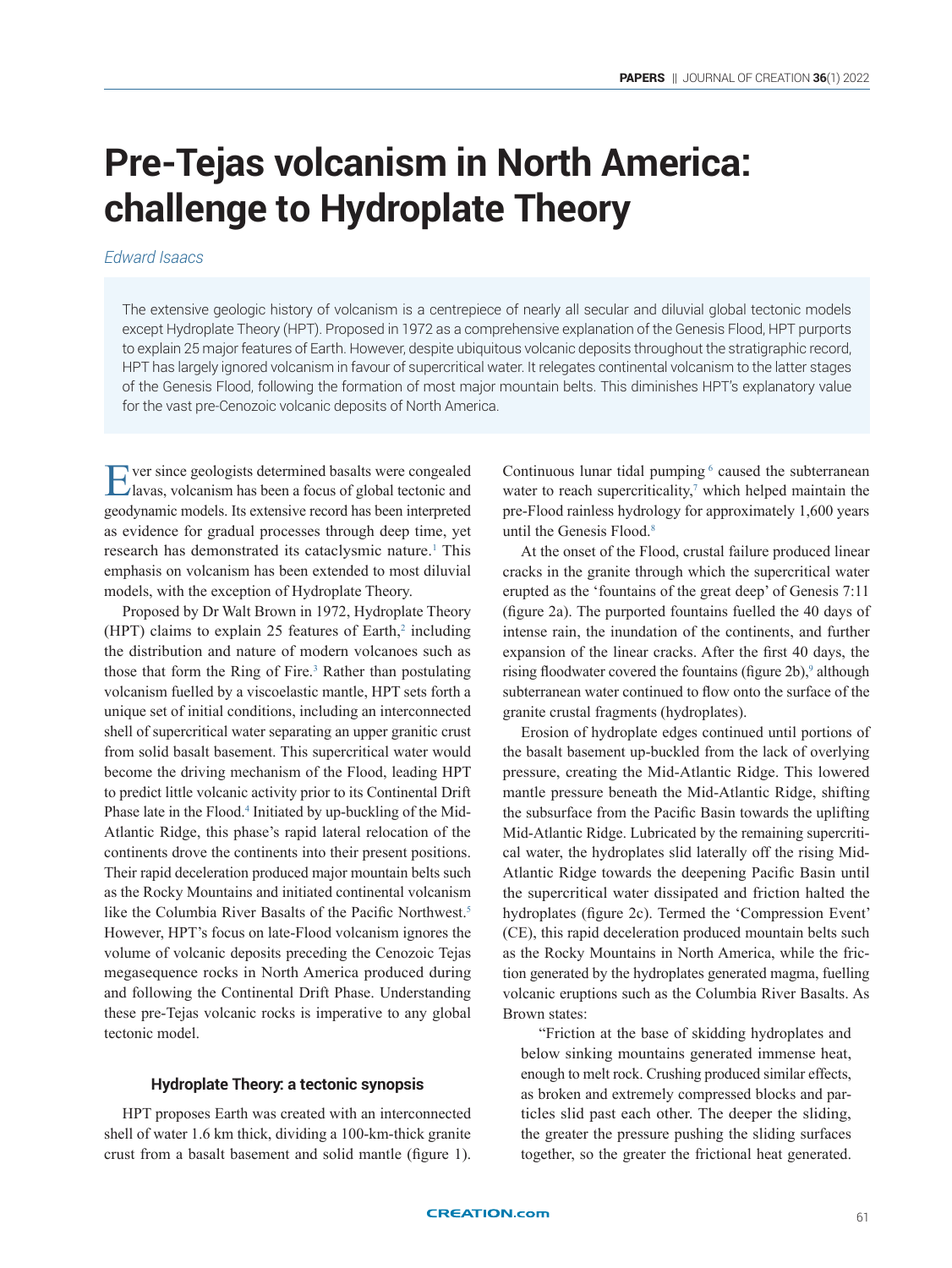





**Figure 2.** HPT postulates the Flood proceeded in three primary phases: (A) the Rupture Phase, begun by crustal failure and the fountains of the great deep; (B) the Flooding Phase, during which the subterranean water was released onto the continents; and (C) the Continental Drift Phase, initiated by the formation of the Mid-Atlantic Ridge. Collage produced from Brown, ref. 2, figures 57, 60, and 64, pp. 127, 131, and 133.

Where heat was most intense, large volumes of rock melted. High-pressure magma squirted up through cracks between broken blocks. Sometimes magma escaped to the Earth's surface, producing volcanic activity and 'floods' of lava outpourings, called flood basalts, as seen on the Pacific floor and the Columbia and Deccan Plateaus." <sup>4</sup>

## **The liquefaction submodel**

Stratigraphy has historically been inextricably linked to tectonic paradigms. The plate tectonics renaissance of the 1960s brought a revolutionary perspective on how sedimentary environments respond to tectonics.10,11 HPT also provides a unique stratigraphic paradigm in its liquefaction submodel. It proposes that diluvial strata were produced by repeated wave-induced continentalscale liquefaction that sorted grains into graded successions.

As the fountains inundated the continents, pre-Flood regolith and eroded granitic crust were deposited atop the hydroplates, which were 'fluttering' in response to water hammers being generated in the subterranean chamber. This caused tsunami-like waves to travel across the hydroplates. The increased pressure beneath crests and decreased pressure beneath the troughs gradually sorted sediments into roughly homogenous units, which would have continued until the hydroplates grounded on the basalt basement during the CE. This rapid deceleration also caused the sediment on the hydroplates to decelerate and compress, releasing massive amounts of water that further stratified the sediment. Brown explains:

"Likewise, each decelerating granite hydroplate acted on the bottom sedimentary layer riding on the hydroplate. Sedimentary layers, from bottom to top, acted in turn to decelerate the topmost layers. As each water-saturated layer decelerated, it was severely compressed—similar to suddenly squeezing a wet sponge. Sediments, forced into a denser packing arrangement, released water. Sedimentary particles were crushed or broken, so their fragments filled the spaces between particles, releasing even more water. The freed water, then forced up through the sediments, caused massive liquefaction. As the sedimentary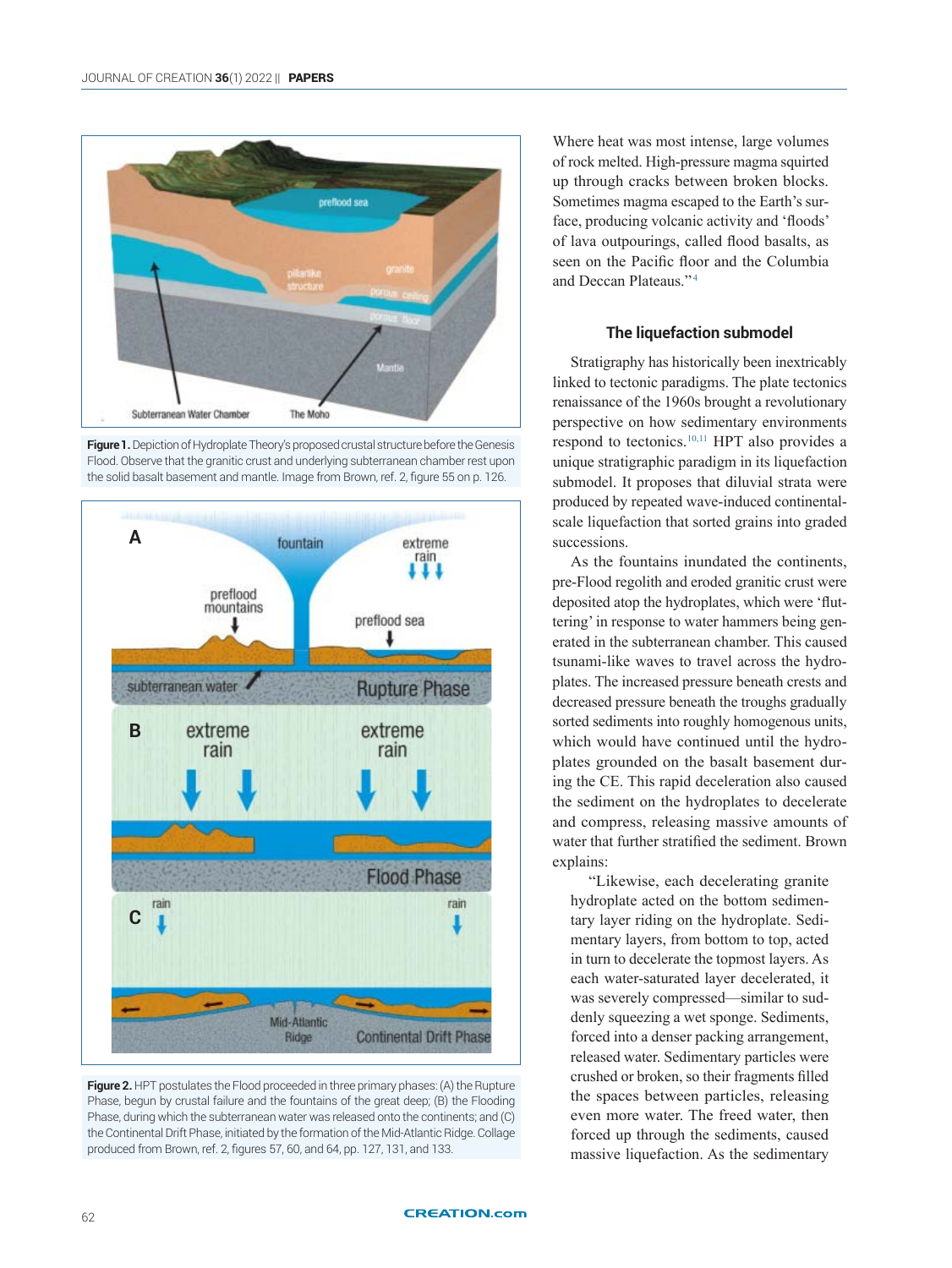

Brown illustrates this instance at the Grand Canyon (figure 3), suggesting that the Great Unconformity represents such a slippage plane, dividing the horizontal Paleozoic strata from the underlying tipped and bevelled Grand Canyon Supergroup.13

PAPERS || JOURNAL OF CREATION **36**(1) 2022

## **A comprehensive stratigraphy?**

While traditional stratigraphy sees strata forming by a host of processes in various environments,<sup>14</sup> HPT focuses on liquefaction to explain most of Earth's sedimentary deposits, making few predictions for rigorous field studies. Creation educator J.D. Mitchell applied HPT to John Day Fossil Beds,<sup>15</sup> but most of his interpretations were similar to traditional stratigraphy or were general answers offering little more insight. As such, HPT has yet to demonstrate a practical field stratigraphy.

Nonetheless, HPT does allow some predictions. First, sediments should be found near the stratigraphic level at which they were initially deposited. Brown said the fossil succession found within the stratigraphic record was produced by the relative buoyancy of animal carcasses, but sediment grains would have densities closer to each other than to carcasses. Therefore, grains would not rise to the surface during liquefaction but instead would

**Figure 3.** The Grand Canyon's Precambrian stratigraphy is dominated by the deformed Grand Canyon Supergroup intruded by Zoroaster Granite and overlain by the Great Unconformity and horizontal Phanerozoic sediments. Hydroplate Theory postulates that the Great Unconformity represents the past slippage plane that divided the horizontal Paleozoic strata from the tipped and bevelled Grand Canyon Supergroup below. Within the Grand Canyon Supergroup is the Cardenas Basalt of the Unkar Group, yet Hydroplate Theory postulates that continental volcanism did not begin until *after* the Continental Drift Phase and the deformation of the Grand Canyon Supergroup, indicating that HPT does not predict the presence of lava at this point of the Flood. Reproduced from Gootee.<sup>30</sup>

layers decelerated and compressed, they became more and more fluid. Eventually, some layers were so fluid that slippage occurred above them, as in our [example] deck of cards. Below that level, extreme compression and liquefaction caused fossils to float up and collect at this watery level where sliding was taking place."<sup>12</sup>

This reorganization of the sedimentary fabric produced vast sedimentary sheets across the current continents, but beneath the primary slippage zone the strata were compressed and tipped diagonally:

"As slippage began during the compression event, layers below the slippage plane continued to compress to the point where they tipped. The sliding sedimentary block above the slippage plane beveled off the still soft tops of the tipped layers."13

be concentrated near the level where they were deposited, creating graded deposits and cyclothems as proposed by Brown.<sup>16</sup> Thus, the presence or absence of a substance (e.g. lithic or mineral) in the stratigraphic record should reflect the processes active at the time a cyclothem or sequence was being deposited and initially sorted.

Second, volcanics should be overrepresented in the most recent rocks. After all, HPT proposes that volcanism began only during the waning phases of the Genesis Flood after most strata had already been produced. Brown states that the first major volcanic outpourings on North America were the Columbia River Basalts following the formation of the Rocky Mountains during the CE at the close of the Continental Drift Phase.<sup>9</sup> This implies volcanism initiated in North America in the Tejas megasequence (Paleogene and Neogene), the highest of seven primary unconformity-bounded series of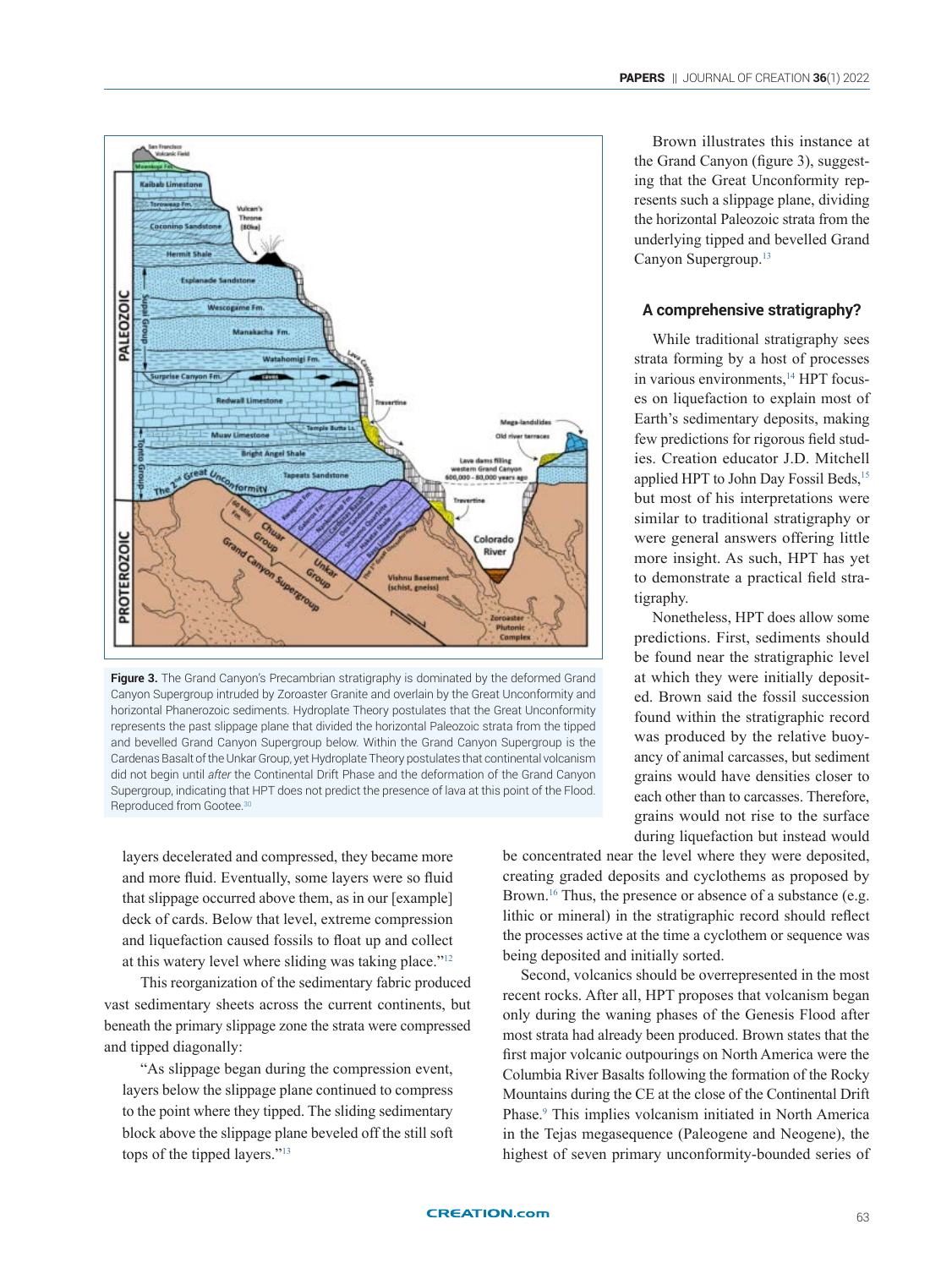| Geologic Column<br><b>Systems</b> | <b>Relative Sea Level</b><br>$\leftarrow$ Rising<br>$Falling +$<br><b>Contract Contract Contract Contract Contract Contract Contract Contract Contract Contract Contract Contract Co</b> |  | Megasequences |
|-----------------------------------|------------------------------------------------------------------------------------------------------------------------------------------------------------------------------------------|--|---------------|
| Neogene                           |                                                                                                                                                                                          |  | Tejas         |
| Paleogene                         |                                                                                                                                                                                          |  |               |
| Cretaceous                        |                                                                                                                                                                                          |  | Zuni          |
| Jurassic                          | Present SealLevel                                                                                                                                                                        |  |               |
| Triassic                          |                                                                                                                                                                                          |  |               |
| Permian                           |                                                                                                                                                                                          |  | Absaroka      |
| Pennsylvanian                     |                                                                                                                                                                                          |  |               |
| Mississippian                     |                                                                                                                                                                                          |  |               |
| Devonian                          |                                                                                                                                                                                          |  | Kaskaskia     |
| Silurian                          |                                                                                                                                                                                          |  |               |
| Ordovician                        |                                                                                                                                                                                          |  | Tippecanoe    |
| Cambrian                          |                                                                                                                                                                                          |  | Sauk          |
| Precambrian                       |                                                                                                                                                                                          |  |               |

Figure 4. Earth's Phanerozoic stratigraphy has been categorized into six unconformitybounded sedimentary packages termed megasequences with one additional Neoproterozoic megasequence not shown. Because HPT's Continental Drift Phase would correlate to the uplift of the Rocky Mountains during the Tejas Megasequence, one would expect little to no volcanism recorded prior to the Tejas Megasequence, yet many examples have been catalogued to the contrary. Courtesy of the Institute for Creation Research.<sup>21</sup>

strata (figure 4). Therefore, pre-Tejas volcanism should be small to non-existent in North America.

Third, volcanic deposits should rarely, if ever, contain interbedded or overlying sedimentary strata. After massive liquefaction in the CE, the grounded hydroplates would have lost the flutter that produced wave-induced liquefaction and thus the requisite process for stratification. Instead, the subsequent outpourings of flood basalt would be surficial in nature or overlain by ungraded deposits. This would be far different than the stratified deposits formed earlier in the Flood.

These predictions allow us to test the expectations of HPT against the stratigraphic record. Because sediment grains would be concentrated in cyclothems near the stratigraphic level where they were initially deposited, HPT would expect little to no evidence for volcanism before the CE and subsequent outpourings of flood basalts, which would not be

interbedded with or overlain by stratified sediments. Therefore, volcanics should be most commonly present as surficial rocks above the basement of orogens such as the Rocky Mountains, which had formed during the CE. Conversely, extensive volcanics older than the Rocky Mountains (and thus the Tejas megasequence) would conflict with HPT predictions.

## **Pre-Tejas volcanism in North America**

Based on geological and geophysical data collected from boreholes, site investigations, and published fieldwork, Clarey and his colleagues have catalogued the nature and extent of much of the stratigraphic record into seven continental-scale unconformitybounded sequences of strata, termed megasequences.17 While some have argued that megasequences are based on the Geologic Column,<sup>18</sup> considered by some HPT advocates as a 'mental abstraction',19 these megasequences can test HPT on a continental scale because they provide a broad generalization of the actual rock record. Furthermore, they generate a frame of reference anchored to events like the uplift of the Rocky Mountains (Tejas megasequence), which in turn can be correlated to HPT's Compression Event (table 1).<sup>20</sup> Thus, 'pre-Tejas'

rocks, correlating with rocks predating HPT's Compression Event, can test HPT's predictions and the rock record.

The seven megasequences cumulatively comprise the bulk of strata on most continents. In North America, the lowest megasequence is a diminutive 'pre-Sauk' comprised primarily of clastics and volcanics, followed by the Sauk, Tippecanoe, Kaskaskia, Absaroka, Zuni, and Tejas megasequences, respectively, which also increase in volume and amount of volcanic contribution. Volcanic rocks comprise 18% of the Tejas megasequence  $(17,800,000 \text{ km}^{321})$ , the last and most extensive of the seven megasequences. Only a small portion of the 3,200,000 km<sup>3</sup> of volcanic rocks is represented by the Columbia River Basalts, which occupy merely 210,000 km<sup>3</sup> . 22

The pre-Tejas megasequences, correlating to HPT's Flood Phase in North America, each contain 1–7% volcanics. This totals approximately 1,750,000 km<sup>3</sup> of volcanogenic strata,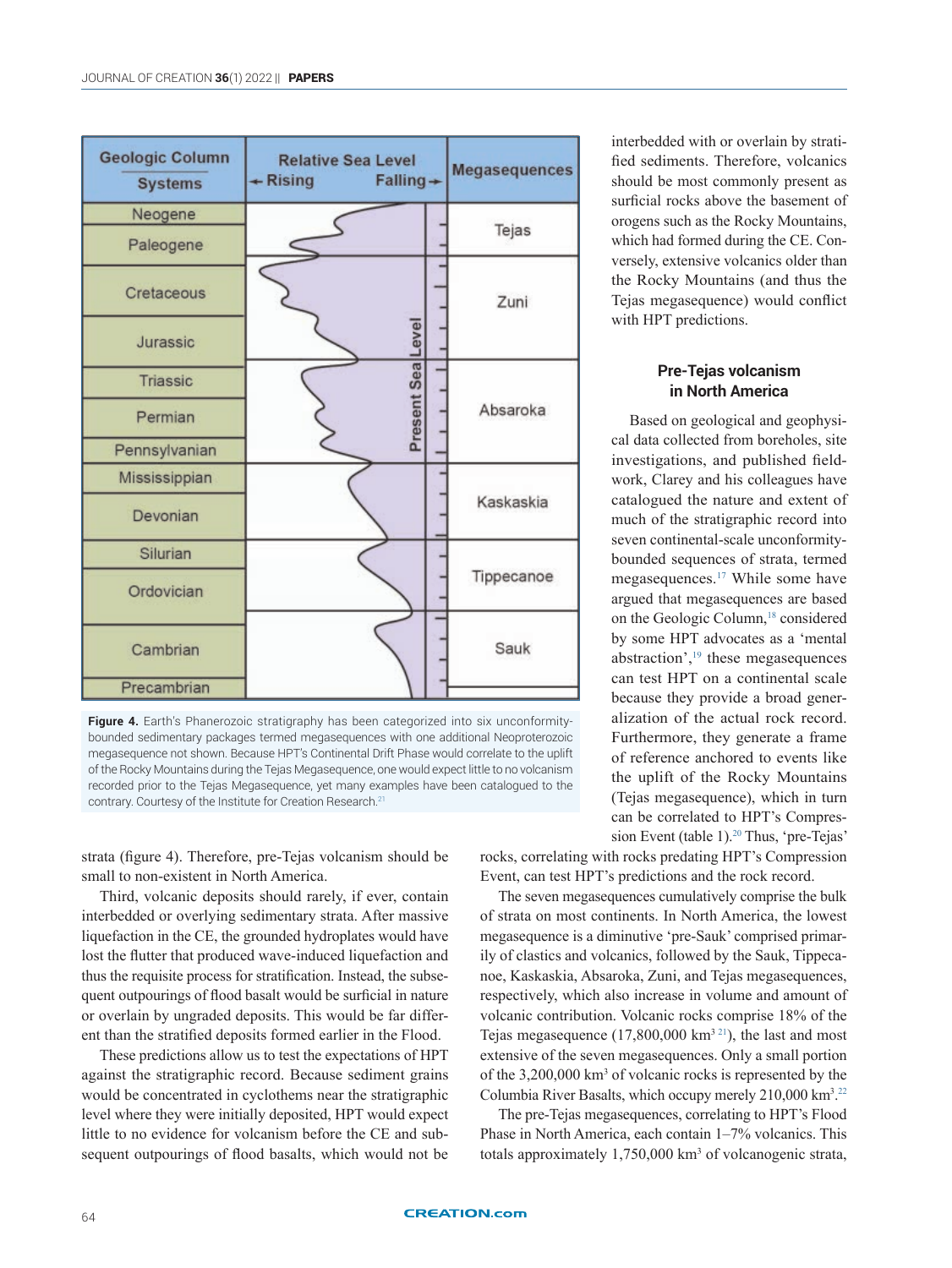Table 1. Synopsis of major periods and associated activities postulated by Hydroplate Theory (reproduced from Isaacs<sup>29</sup>)

| <b>HPT Period</b>                  | <b>Geological events</b>                                                                                                                                    |  |
|------------------------------------|-------------------------------------------------------------------------------------------------------------------------------------------------------------|--|
| Creation                           | God creates Earth's pre-Flood structure (basalt basement rock<br>overlain by interconnected water channels and granitic crust).                             |  |
| Pre-Flood Period                   | Subterranean water becomes supercritical within a decade of Creation.                                                                                       |  |
| The Flood: Rupture Phase           | Crustal failure allows subterranean water to jet out (fountains of the great<br>deep) and inundate the continents. Crack encircles Earth in two hours.      |  |
| The Flood: Flood Phase             | Subterranean water continues to inundate the continents as<br>floodwater rises, causing wave-induced liquefaction.                                          |  |
| The Flood: Continental Drift Phase | Mid-Atlantic Ridge (MAR) buckles upward forming antipode<br>Pacific Trenches. Continents slide away from the MAR.                                           |  |
| The Flood: Compression Event       | Mountains form from the collisions and halting of the hydroplates during the<br>Continental Drift Phase while massive liquefaction sorts the fossil record. |  |
| Recovery Phase                     | Floodwater recedes from the continents, ending the Flood. Continents begin<br>to stabilize as the Ice Age begins. Phase continues to the present.           |  |

over half the volume of volcanics in the Tejas megasequence. As can be seen along the North American Midcontinent Rift System<sup>23</sup> or the Cordilleran Margin,<sup>24</sup> these can be both lava flows and volcaniclastics.

### **Too much volcanism before the Compression Event**

Extensive pre-Tejas volcanism in North America challenges HPT because it predates the CE (see table 1). Many pre-Tejas volcanic rocks have been deformed and/or folded in mountain belts such as the Appalachians or Rocky Mountains, supposedly produced during the CE, such as the Cardenas Basalt.25A member of the Grand Canyon Supergroup, the pre-Sauk Cardenas Basalt must have been tilted and bevelled along with the Shinumo Sandstone and other beds allegedly inclined during the CE.<sup>26</sup> Similarly, volcaniclastics are often stratified and can contain fossils associated with their stratigraphic position, thereby requiring liquefaction. For instance, the rich fossiliferous Two Medicine Formation in central Montana contains interbeds of residual ash despite being folded into the Willow Creek Anticline during the Laurentide Orogeny or Compression Event of HPT.<sup>27</sup> This pales in comparison with the immense Ordovician ash-fall tephra folded in the Appalachians,<sup>28</sup> yet such residual ash deposits are found throughout the North American stratigraphic record, requiring extensive volcanism before HPT's Compression Event.

HPT cannot explain this extensive pre-Tejas volcanism. After all, HPT requires both flows and volcaniclastics to occur near the stratigraphic level they were produced at, providing a datum on the initiation of volcanism within the stratigraphic record. Because HPT's solid mantle cannot provide a source of magma to the hydroplates, it must assume that magma came from frictional heating of the hydroplates during the CE when the hydroplates collided with obstacles or ground upon the basaltic basement. At no other time is enough friction generated. Prior to this, the hydroplate could only make contact with the basalt basement as a pillar at rest or as a fluttering edge, which would only have pulverized the hydroplate edge as it was lubricated by the near-frictionless supercritical fluid. Thus, with no mechanism to produce magma, HPT has no explanation for the vast volcanic outpourings predating its CE.

#### **Conclusions**

Though volcanism is central to most modern tectonic and geodynamic models, HPT stands alone, relying on supercritical water as the driving force of the Genesis Flood. This forces HPT to focus on recent volcanism. Despite the distribution of modern volcanic activity being one of its claimed strengths, HPT fails to explain the extensive volcanic record of the pre-Cenozoic.

While HPT's liquefaction submodel does not provide a comprehensive stratigraphy, several primary assumptions can be identified to test HPT. Because sediments should be found at the stratigraphic horizon at which they were formed, volcanism should be found only in late Flood rocks and be overlain by, or interbedded with, little to no strata. HPT claims the Columbia River Basalts mark the initiation of North American volcanism during deposition of the Tejas megasequence following the CE. However, the volume of North American